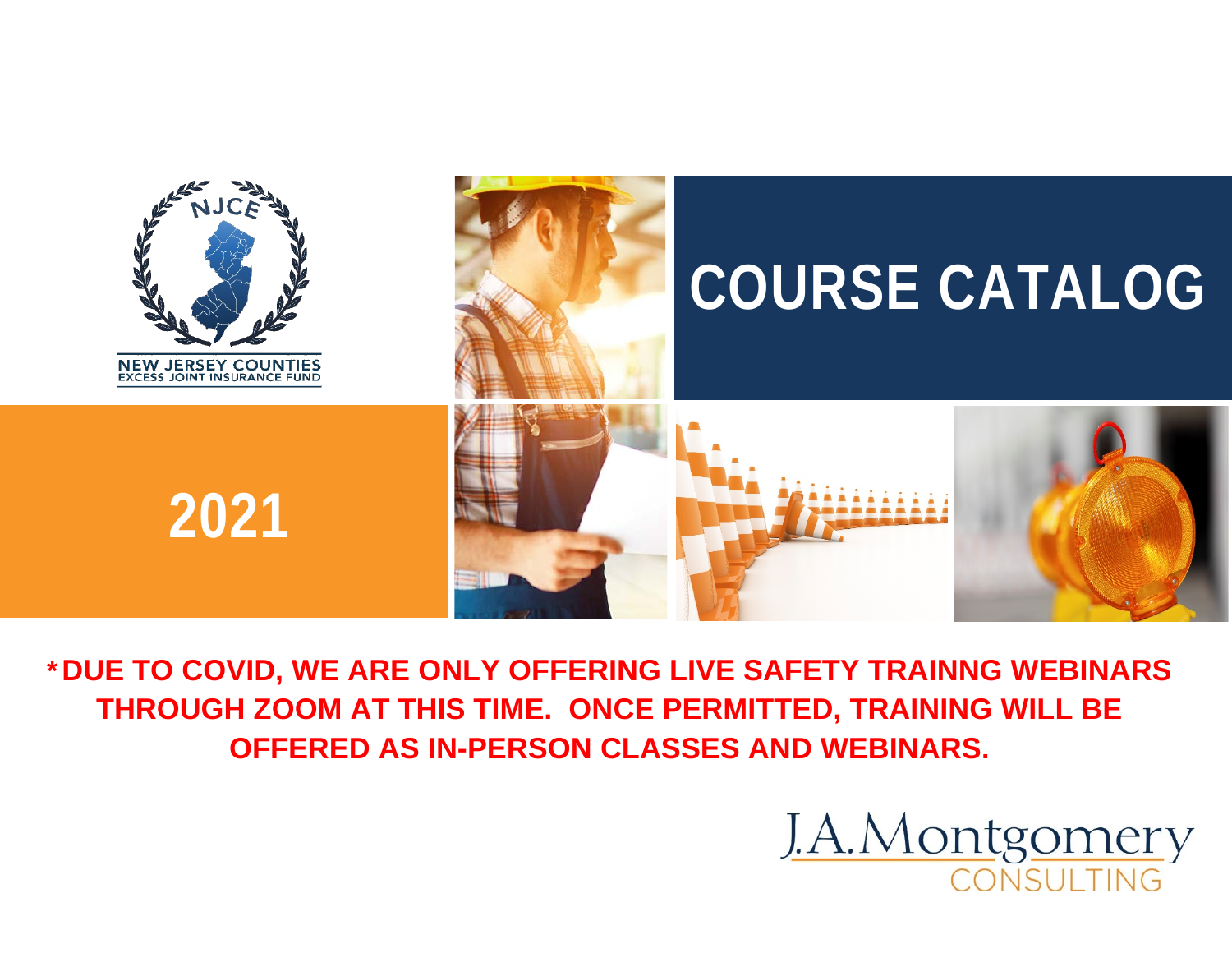## **Accident Investigation**

**2 hours** - This course leads the student through the 3-step process of 1) collecting good information of the incident, 2) identifying the root cause and contributing factors, and 3) creating an action plan to incorporate what was learned from the investigation.

#### **Recommended upon initial assignment** This

course is strongly recommended for persons involved with incident investigation and analysis, including supervisors, managers and safety coordinators, accident review committee members, and those in safety leadership roles.

Continuing Educational Approvals: CPWM - 2.0 Management CEU Credits Water/Wastewater - 1.5 Hrs. Safety TCH

#### **Asbestos, Lead and Silica Industrial Health Overview**

**1 hour** - This course is a primer on the regulations and restrictions for workers who perform tasks that could potentially expose them to asbestos, silica, or lead.

Please note: there are specific requirements for persons who perform housekeeping/facility maintenance operations in areas that contain or presumed to contain asbestos. This class does not meet the OSHA Asbestos Awareness training requirement for those workers.

#### **Recommended upon initial assignment and refresher training as needed** for employees

and supervisors who perform housekeeping or maintenance in areas which may have asbestos containing materials (ACM) or presumed asbestos containing materials (PACM), and products that may contain silica or lead.

Continuing Education Approvals: CPWM - 1.0 Technical CEU Credits CPWM - 1.0 Government CEU Credits RMC - 1.0 Professional Development CEU Credits Water/Wastewater - 1.0 Safety TCH

#### **Back Safety/ Material Handling**

**1 hour** - This course reviews the structure of the spine and common back injury mechanisms. Students will be given the opportunity to discuss common manual labor tasks and best practices to minimize stress on the body.

**Recommended upon initial assignment and refresher training as needed** for employees and supervisors who are involved in manual material handling.

Continuing Education Approvals: Water/Wastewater - 1.0 Safety TCH CPWM - 1.0 Technical CEU Credit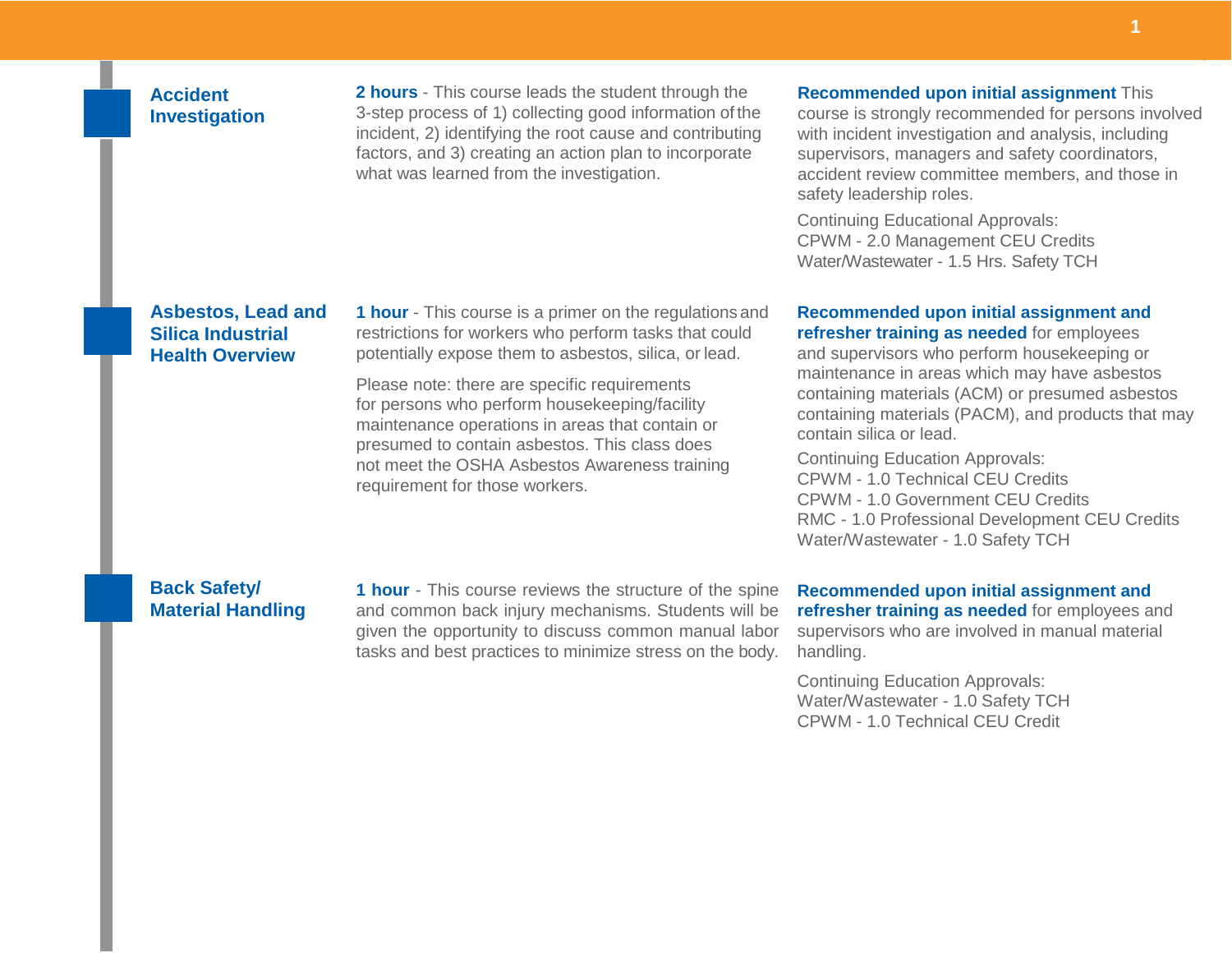# **Bloodborne Pathogens**

**1 hour** - This course reviews the requirements of OSHA's Bloodborne Pathogen Standard and common applications for tasks performed by publicemployees.

Course requires follow up action by employers. Employers must explain safeguards specific for the employees' workplaces in order to complete annual training.

**Bloodborne Pathogens 2 hours** - This course prepares the attendee to fulfill Administrator Training the role of the Bloodborne Pathogen Administrator for their organization. Course objectives are to discuss key elements of the OSHA Standard and the role of the local Program Administrator, including hazard determination, written policies, reporting potential exposures, and evaluating training programs.

# **CDL: Drivers' Safety Regulations**

**2 hours** - The Federal Motor Carrier Safety Actrequires employers to train Commercial Driver's License holders on the regulations concerning drug and alcohol testing, driver and vehicle disqualification, and other safety issues. HR and Personnel representatives may benefit from class discussion

This class will review the five types of drug and alcohol testing, medical qualification, and other driver responsibilities. Vehicle issues such as pre-trip inspection, licensing, and safe operation will also be covered.

## **CDL: Supervisors' Reasonable Suspicion**

**2 hours** - The Federal Motor Carrier Safety Act requires supervisors of Commercial Motor Vehicle drivers be trained on how to detect and approach a driver suspected of being under the influence of alcohol or controlled substances.

This class will review the requirements of the Federal regulations, indicators of this misuse in the workplace, how to approach a driver, and the documentation needed.

# **Required upon initial assignment and annual**

**retraining** for those employees who come into contact with blood or bodily fluids. This typically includes staff that collects trash, clean restrooms, handles raw sewage, and must perform first aid as part of their job duties.

Continuing Education Approvals: CPWM - 1.0 Government CEU Credits RMC - 1.0 Professional Development Water/Wastewater - 1.0 Safety TCH

#### **Recommended upon initial assignment** for

employees and Supervisors who desire to conduct annual retraining.

Continuing Education Approvals: CPWM - 1.0 Technical CEU Credit CPWM - 1.0 Management CEU Credit Water/ Wastewater - 2 Non-Safety TCH

#### **Required (49 CFR Part 40) upon initial assignment and retraining as needed** for drivers who hold a Commercial Driver's License (CDL).

Also, suggested for supervisors, Human Resource Officers, and truck/bus mechanics.

Continuing Education Approvals: CPWM - 2.0 Government CEU Credits Water/Wastewater - 2.0 Safety TCH

# **Required (49 CFR Part 40) upon initial assignment and retraining as needed** for immediate supervisors of drivers with Commercial driver's License (CDL).

Also, suggested for department heads and Human Resources/Personnel representatives

Continuing Education Approvals: CPWM - 2.0 Management CEU Credits Water/Wastewater - 1.5 Safety TCH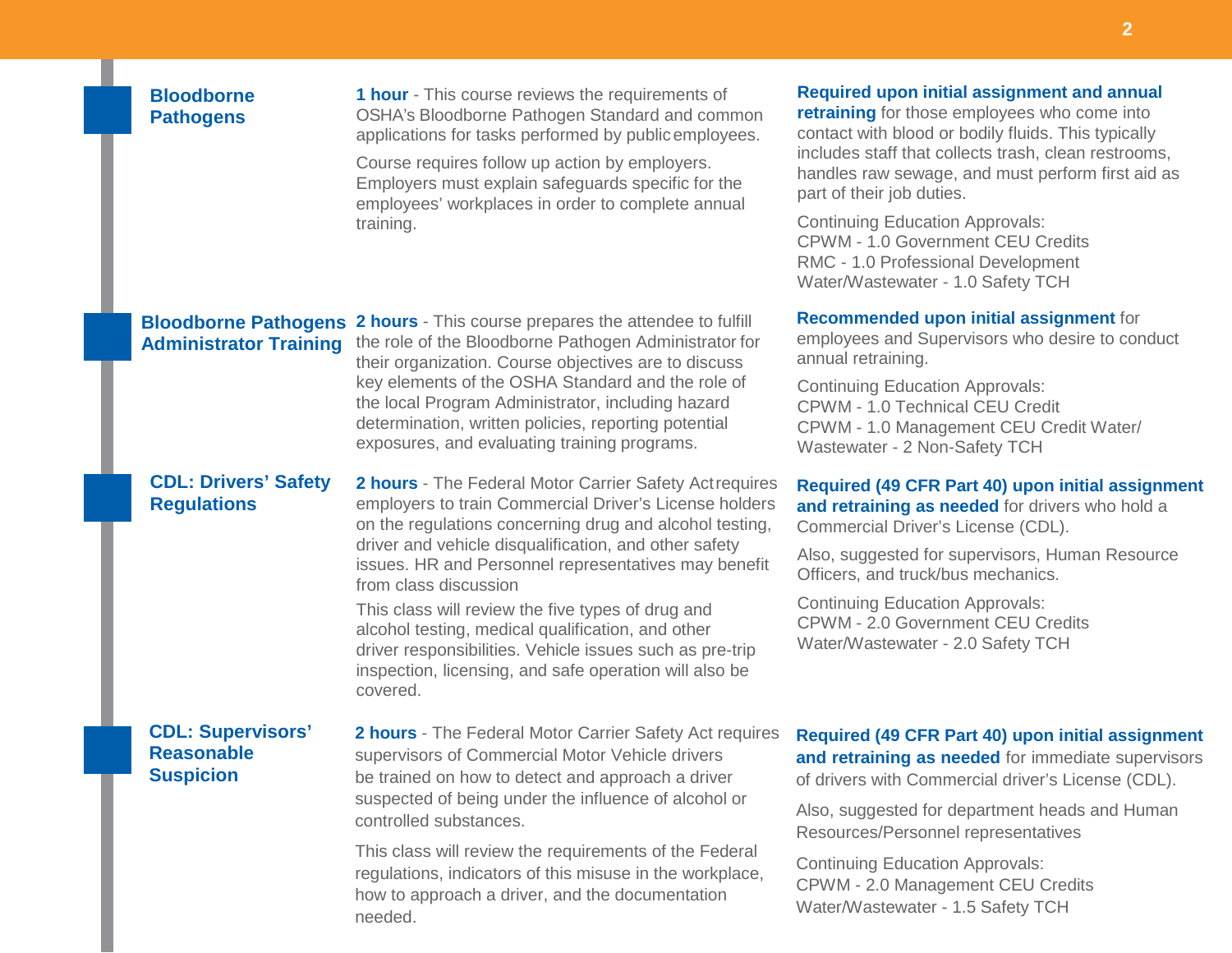#### **Chainsaw Safety Webinar**

**1 hour** - The OSHA requirements and best practices for using chainsaws on the ground and in a bucket of a truck will be reviewed. Best practices for pole saws are also included in the program.

**1 hour** - Instructors will lead a discussion about the best practices for using a chipper, especiallyon roadways, to support brush collection or chainsaw

operations

## **Chipper Safety Webinar**

# **Coaching the Emergency Vehicle Operator (CEVO): Fire, EMS, or Fire**

Please indicate whether you are requesting CEVO for police officers, firefighters, or ambulance drivers.

**Coaching the Maintenance Vehicle Operator (CMVO)**

**4 hours** - CEVO programs are customized to the vehicles of each type of agency. The program addresses the unique hazards associated with emergency responses and the defensive measures to be used while operating these vehicles.

The hazards include the use of emergency warning lights and sirens, along with the reactions of other drivers to the warning devices. Proper proceduresand measures are presented for dealing with the various situations and conditions encountered.

**4 hours** - This program addresses the hazards associated with larger maintenance vehicles, along with the safety considerations while operating these vehicles. Discussions cover the larger size and weight of the vehicles, traveling at slow speeds, and frequent stopping.

**Required on initial assignment and recommended periodic refresher** for employees who use chainsaws.

Recommended for workers on the ground who support chainsaw operations in a bucket truck.

#### **Required upon initial assignment and retraining as needed** for personnel who use a chipper.

**Recommended upon initial assignment and retraining as needed** for police, fire, and emergency medical personnel.

**Recommended upon initial assignment and retraining as needed** for personnel who operate large maintenance vehicles such sweepers, dump trucks, backhoes, and front-end loaders.

Continuing Education Approvals: CPWM - 2.0 Technical CEU Credits CPWM - 2.0 Management CEU Credits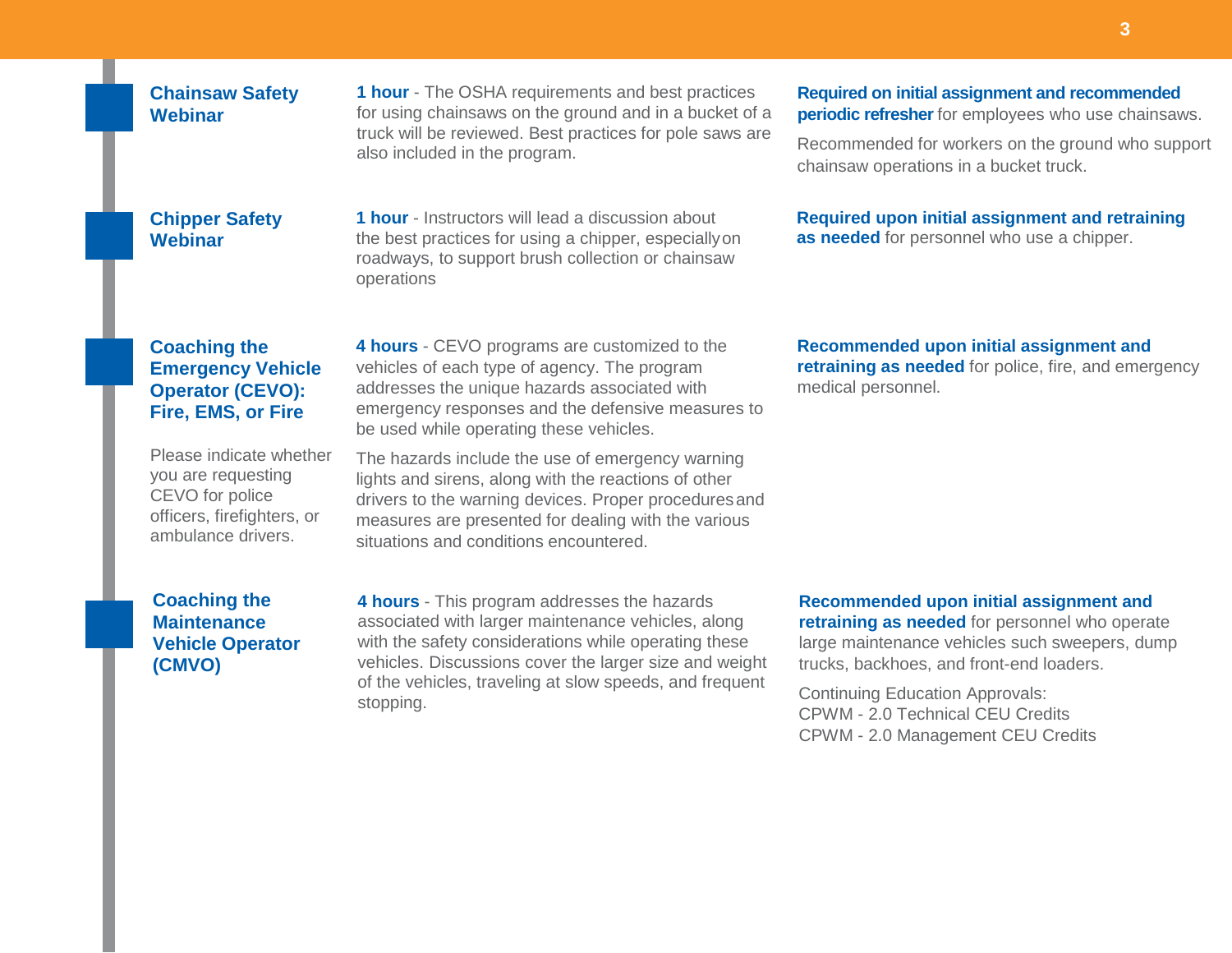## **Confined Space Entry for Entrants and Attendants**

**2 hours - This class is for workers who enter or act as attendants during permit-required confined space entries.** This educational session will reviewthe OSHA standards that impact typical confined space entries. Discussion include the definition of confined space, a thorough review and evaluation of hazards, personal protective equipment, entry procedures, and entry equipment.

This class may not satisfy all the required training requirements of OSHA 1910.146.

#### **Required upon initial assignment and retraining as needed** for personnel who enter non-permit or

permit-required confined spaces.

Continuing Education Approvals: CPWM - 2.0 Technical CEU Credit Water/Wastewater - Pending

### **Confined Space Entry for Supervisors**

**3 hours - This class is for supervisors of workers who enter permit-required confined space and are responsible for completing the Entry Permit.** This

session will review the OSHA standards that impact typical confined space entries. Discussion includes a thorough review and evaluation of hazards, personal protective equipment, entry procedures, andcompletion of an Entry Permit.

This class may not satisfy all the required training requirements of OSHA 1910.146.

#### **Required upon initial assignment and retraining as needed**

Continuing Education Approvals: CPWM - 1.5 Management CEU Credit CPWM - 1.5 Technical CEU Credit Water/Wastewater – Pending

# **Dealing With Difficult People**

**2 hours** - This training program examines some of the challenges public sector employees face when dealing with difficult people in various settings. The program includes enhancing vital communication and listening skills, basic steps and techniques to resolve conflicts, and how to maintain a safe working environment while maintaining your equilibrium.

#### **Recommended upon initial assignment and**

**retraining as needed** for personnel who deal with the public Continuing Education Approvals: CEU'S:

CMFO/CCFO - 1.0 Office Mgmt & Ancillary Subjects; 1.0 Ethics Tax Collector - 1.0 General Secondary Duties; 1.0 Ethics CPWM.1.0 - Management RMC 1.0 - Professional Development QPA 1.0 - Office Admin/General Duties TCH Credits:1.0 Water/Wastewater - Safety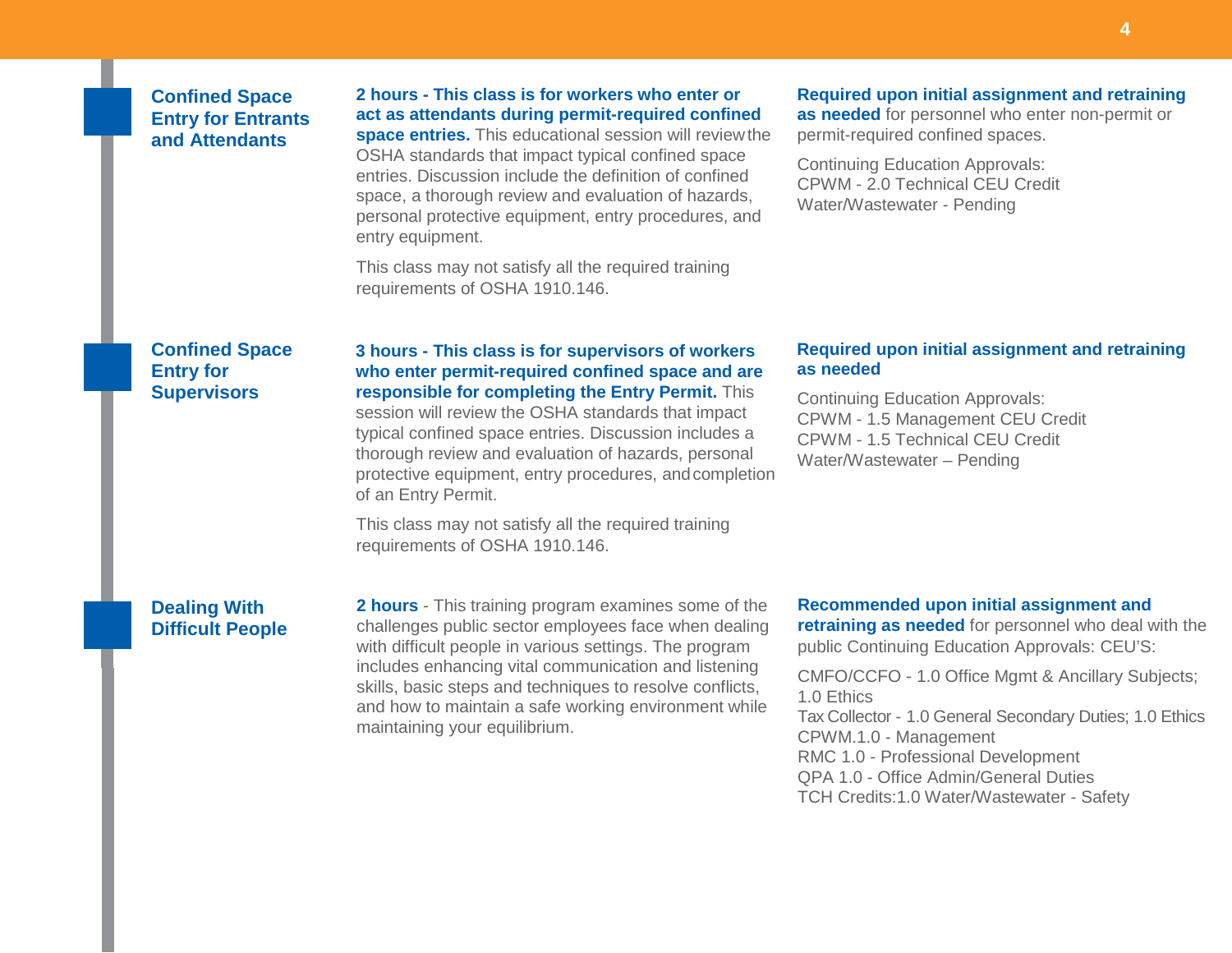## **Designated Employer Representative (DER)**

**6 hours** - Under Dept. Of Transportation CDL regulations, employers must designate and train a DER to act as a resource to the drivers about DOT and employer policies. This workbook-driven session will cover mandatory drug and alcohol testing programs, and the responsibilities of the employer, the DER, thirdparty administrators, the MRO, and the driver.

# **Driving Safety Awareness**

**1.5 hours** - This class is directed at employees who drive cars or light trucks on behalf of an employer. The tremendous loss potential of motor vehicle accidents is explained including property damage, auto liability and employee injury.

Topics include hydroplaning, the effects of excessive speed, and inclement weather. Distracted driving, the effects of fatigue and alcohol on driver performanceand the practice of defensive driving are discussed.

# **Employee Conduct and Violence Prevention in the Workplace**

**1.5 hours** - This course describes basic employee conduct in the work place. It reviews what is and is not acceptable conduct in the workplace. It also addresses violence in the work place. Specifically, the four types of work place violence, how to recognize the warning signs, and presents coping strategies including deescalation methods. The MEL's No Tolerance video and Department of Homeland Security's Active Shooter video will be shown.

**Recommended upon initial assignment and retraining as needed** The course is excellent training for those who deal with the public.

Continuing Education Approvals: CPWM - 1.5 Ethics CEU Credits RMC - 1.5 Ethics CEU Credits CTC - 1.5 Ethics CEU Credits CMFO/CCFO - 1.5 Ethics CEU Credits QPA - 1.5 Ethics CEU Credits Water/Wastewater - 1.5 Safety TCH

# **Ethics for NJ Local Government Employees**

**2 hours** - This course is designed to inform andupdate local government officials and employees in New Jersey on their responsibilities and the law's status and legal requirements under the NJ Local Government Ethics Act, State regulations, and case law.

#### **Recommended upon initial assignment and retraining as needed**

Continuing Education Approvals: CPWM - 2.0 Ethics CEU Credits RMC - 2.0 Ethics or Professional Development CEU **Credits** CMFO/CCFO - 2.0 Ethics CEU Credits CTC - 2.0 Ethics CEU Credits QPA - 2.0 Ethics CEU Credits

### **Recommended upon initial assignment and retraining as needed** for individuals assigned the role of DER

Continuing Education Approvals: CPWM 5.0 - Management RMC 5.0 - Professional Development Water/Wastewater - TCH:5.0 - Safety

## **Recommended upon initial assignment and retraining as needed**

Continuing Education Approvals: CPWM - 1.5 Technical CEU Credits Water/Wastewater - 1.5 Safety TCH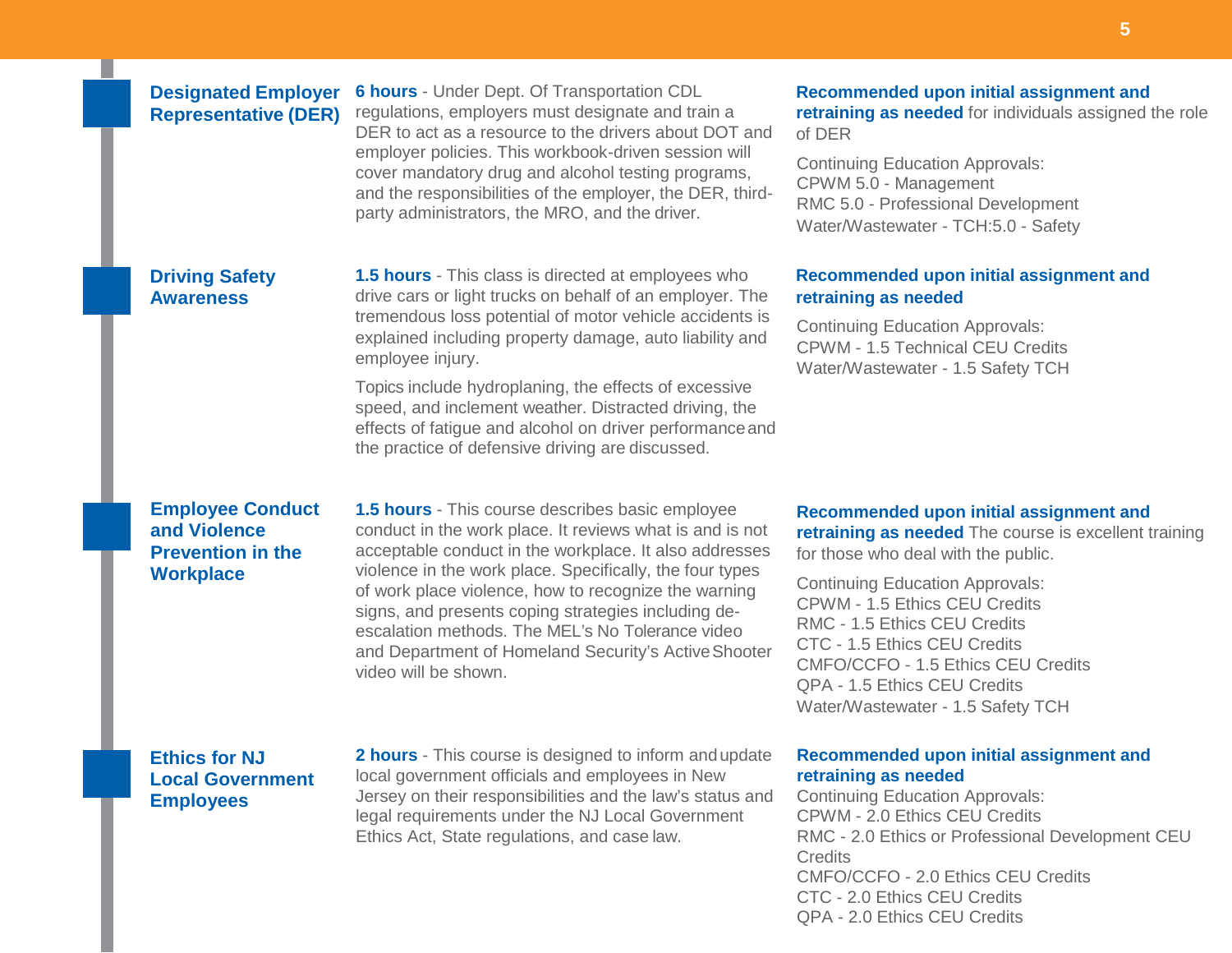## **Excavation, Trenching and Shoring**

**4 hours** - The types and hazards of excavation and trenches will be reviewed. Topics include an employer assigned Competent Person, soil analysis and the types and characteristics of soil. Equipment and protective systems such as trench boxes and built-in-place shoring will be discussed. This standard applies to all open excavations made in the earth's surface, including trenches that create a hazard to near-by workers.

# **Fall Protection Awareness**

**2 hours** - This course discusses where fall protection is needed and presents the different options for safeguarding workers. The focus is on specific fall hazards in common operations and how employees should protect themselves from falls. The course emphasizes rules for working safely at heights and various types of fall protection systems.

**Fire Safety 1 hour** - This class discusses the fire triangle as a visual representation of control measures to prevent fires. This class will also cover worker's responses to fire and other workplace emergencies.

> Employers will need to explain safeguards specific to the individual work places.

# **Fire Extinguisher Safety**

**1 hour** - Employers who designate employees to fight small incipient fires must provide fire extinguisher training. Topics include matching the fire extinguishers to the 5 classes of fires, the limitations of fire extinguishers, and the proper use and inspection of extinguishers.

#### **Required upon initial assignment and annual**

**retraining** for Public Works, Utility and others who have been designated by the employer to use an extinguisher.

Continuing Education Approvals: CPWM - 1.0 Technical CEU Credits Water/Wastewater - 1.0 Safety TCH CRP - 1.0 Classroom Credits

#### **Required upon initial assignment and retraining**

**as needed** for workers who direct traffic through work zones on public roadways.

#### **Flagger Skills and Safety**

**1 hour** - Attendees will review the requirements and best practices for directing traffic through a temporary work zone.

# **Required upon initial assignment and retraining**

**as needed** for workers with the potential to enter excavations and trenches, including Building & Grounds, Public Works, or Water/Wastewater Utility staffs.

Continuing Education Approvals: CPWM - 2.0 Technical CEU Credits CPWM - 2.0 Management CEU Credits Water/Wastewater - 4.0 Safety TCH

**Required upon initial assignment and retraining as needed** for workers who are exposed to falls of 4 feet or more. This may include Public Works and Utilities (falls into pits).

Continuing Education Approvals: Water/Wastewater - 2.0. Safety TCH

## **Required for all workers upon initial assignment and retraining as needed**

Continuing Education Approvals: CPWM - 0.5 Technical & 0.5 Governmental CEU Credits Water/Wastewater - 1.0 Safety TCH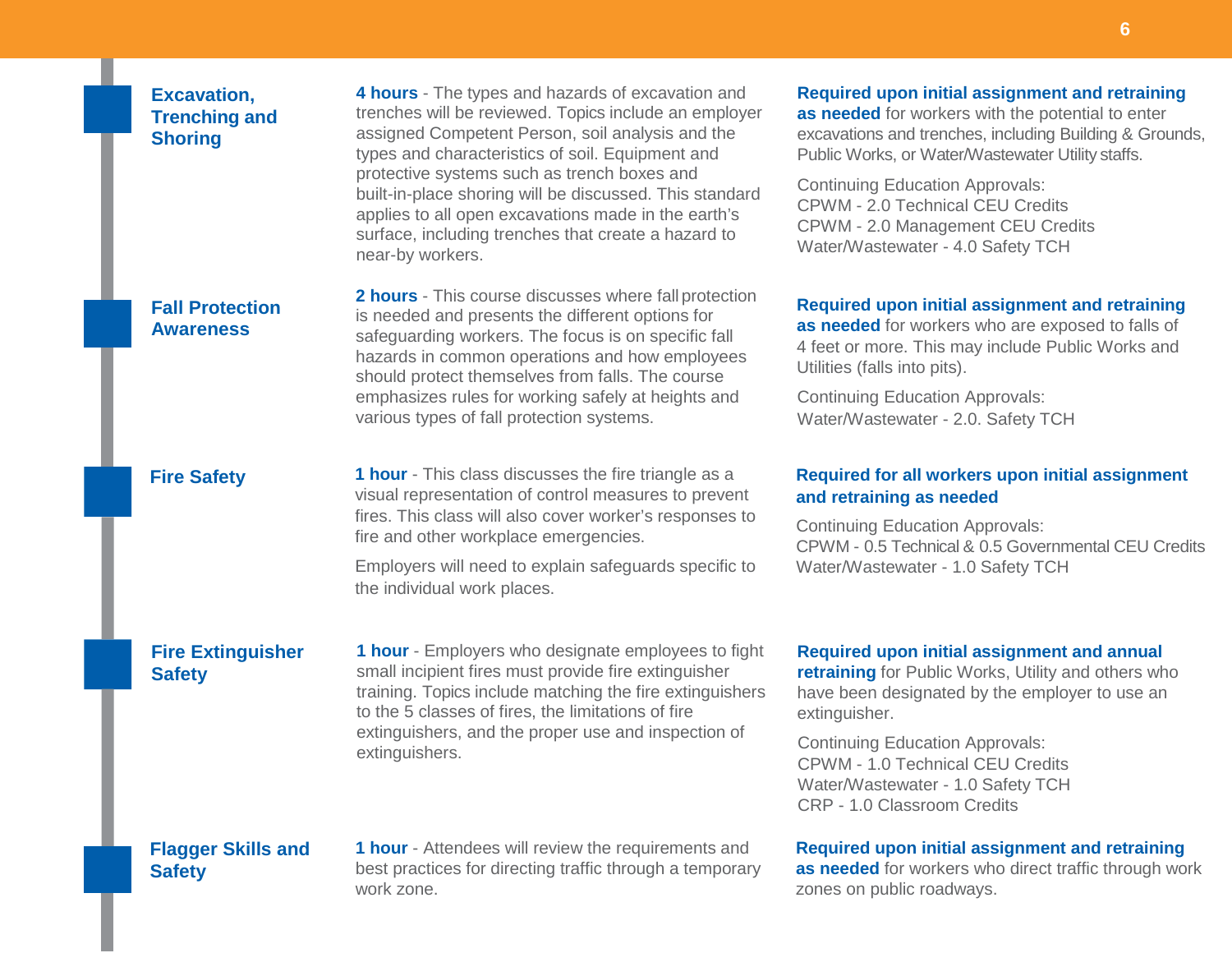# **Forklift Train-the-Trainer**

**6 hours** - Employers must train and certify the performance of new operators of forklifts. Re-certification of skills is required every 3 years. This class will prepare an employer's experienced and qualified forklift operator to conduct in-house training and evaluations for forklift operators. Attendees will be provided with materials necessary to run a class and certify skill performance.

Host location must provide forklift in good operating condition and space for challenge course. Visiting evaluators cannot be certified on host town's vehicles.

**Hazard Communication/ Globally Harmonized System (GHS)**

**1.5 hours** - This course will meet the general training requirements for RTK, HazCom and GHS. Content includes understanding labels, using safety data sheets and basic chemical terminology. The rightsand responsibilities of employees are also reviewed.

Employers will need to explain safeguards specific to the individual work places.

## **HazMat Awareness with Hazard Communication/ Globally Harmonized System (GHS)**

**3 hours** - This is a chemical safety course for employees who work with hazardous chemicals in their work place (HazCom), and may also discover or respond to chemical emergencies outside of their workplace (HazMat).

This course reviews hazardous substances, the risks associated with them in the workplace and at an incident. Training will cover recognition and identification of hazardous substances in an emergency, the role of the first responder, & HazCom/ GHS/Right to Know rules.

#### **Required upon initial assignment as an employer evaluator.**

#### **Required upon initial assignment and retraining every two years** for workers who work with chemicals as part of their work assignments.

Continuing Education Approvals: CPWM - 1.0 Technical CEU Credits CPWM - 1.0 Governmental CEU Credits Water/Wastewater - 1.5 Safety TCH

**Required for all workers upon initial assignment and annual retraining** for employees who can be reasonably expected to discover a chemical release and those who respond to chemical releases in a supporting role. This typically includes employees of Public Works, Utilities, Police, and EMS.

Continuing Education Approvals: CPWM - 3.0 Technical CEU Credits Water/Wastewater - 3.0 Safety TCH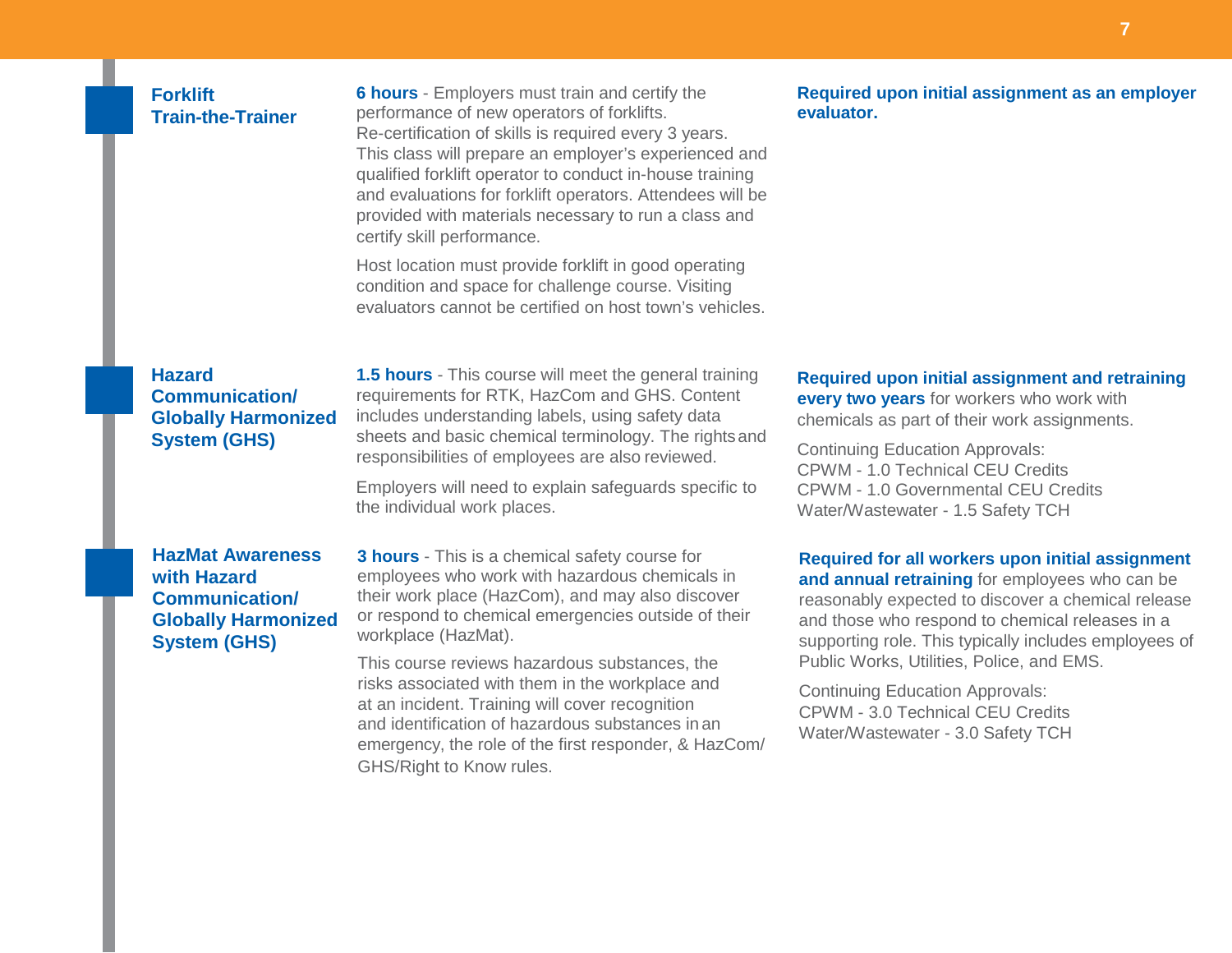# **Hazard Identification: Making Your Observations Count**

**2 hours** - Department supervisors have the responsibility of monitoring the actions of their employees and work places for hazards that may cause injury or harm.

This program discusses the self-evaluation process of work places for common hazards created by the building, machinery or processes, and employee activities. The class will also provide an overview of the workplace observation process, sample formats to record the observations and ways to document corrective actions.

#### **Hearing Conservation**

**1 hour** - This class focuses on the training requirements for employees who are enrolled in the employer's Hearing Conservation Program, but is appropriate for any employee exposed to high levels of noise in the workplace. Discussions include hazardous levels of noise, the benefits of various hearing protective devices, and the OSHA Hearing Protection Standard.

# **Recommended upon initial assignment and retraining as needed** for employees who conduct

facility inspections or Job Site Observations for their department or agency

Continuing Education Approvals: CPWM - 1.0. Technical CEU Credits CPWM - 1.0 Management CEU Credits Water/Wastewater - 1.5 Safety TCH RMC - 2.0 Professional Development CEU Credits

#### **Required for all workers upon initial assignment and annual retraining** for employees who are included in the employer's Hearing Conservation Program. **Recommended** for employees who are exposed to loud noises, but not in the employer's Hearing Conservation Program.

Continuing Education Approvals: CPWM - 1.0 Government CEU Credits CPWM - 1.0 Technical CEU Credit Water/Wastewater - 1.0 Safety TCH

## **Heavy Equipment Safety**

**3 hours** - The operation of dump trucks, loaders, backhoes, bucket trucks and other specialized equipment is a hazardous exposure for municipalities and public authorities. This program will provide the attendees with the knowledge and skills needed to understand the safe and effective operation of specialized equipment in the workplace, the proper use of the equipment, vehicle capacities and limitations, and procedures for safe operation.

# **Hoists, Cranes, and Rigging**

**2 hours** - Moving heavy objects requires knowledge of hoisting and rigging. This session will cover DOT regulations on hoist equipment, sling types, and equipment inspection. Basic rigging techniques willbe discussed with emphasis on operations such as moving pipe, moving road plates and lifting large or bulky equipment such as pumps or hydrants.

**retraining as needed** for employees who operate construction and maintenance vehicles.

**Recommended upon initial assignment and** 

Continuing Education Approvals: CPWM - 2.0 Technical CEU Credits CPWM - 1.0 Governmental CEU Credits Water/Wastewater - 3.0 Safety TCH

**Required for all workers upon initial assignment and retraining as needed** for employees who use auto cranes, chain hoists, and similar lifting equipment.

Continuing Education Approvals: CPWM - 2.0 Technical CEU Credits Water/Wastewater - 2.0 Safety TCH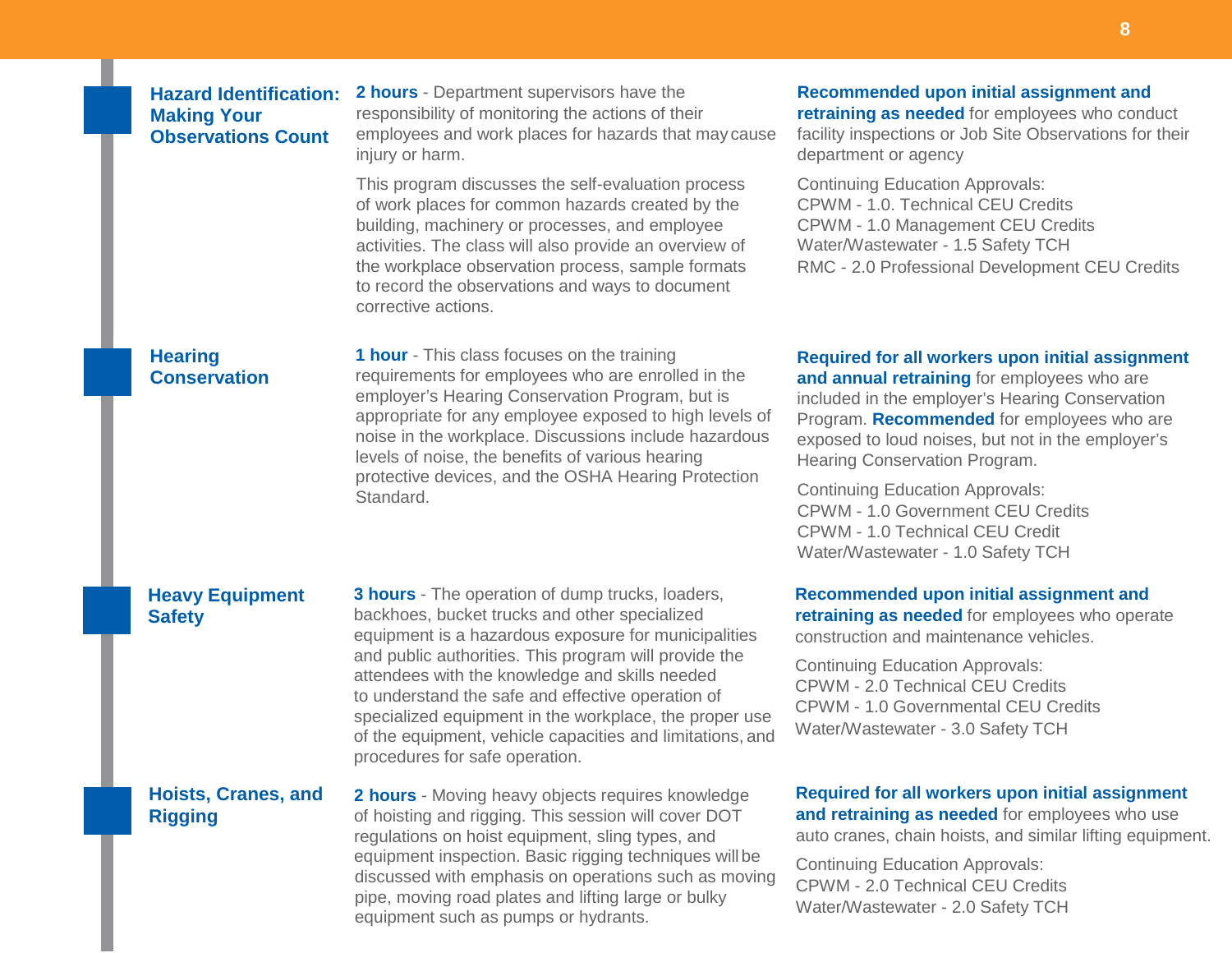## **Implicit Bias in the Workplace**

**1.5 hours** - Participants will develop an understanding of how implicit bias impacts the work environment. Individual stereotypes and unconscious beliefs can discourage employee participation in solving problems, thwart imagination, and lead to a reduction in organizational productivity. Additionally, when left unmanaged, such biases create a toxic work environment that may become unsafe while also fostering workplace discrimination allegations.

#### **Jetter/Vacuum Safety Awareness**

**1 Hour** - The general hazards of working in and around wastewater and sewage will be reviewed. The hazards created by operating vacuum and jetting equipment will be discussed, as well as the safety considerations for each.

Employers will need to explain safeguards specific to their individual work places.

## **Ladder Safety/ Walking & Working Surfaces**

**2 hours** - The objectives of the course are to familiarize participants with OSHA walking/working surface requirements. Requirements include how to safeguard openings and slip-fall prevention from walking areas such as stairs and skylights. The course shows the various types of ladders and scaffolds, and how to use them safely.

# **Law Enforcement: Below 100**

**3.5 hours** - The Below 100 Mission is to influence law enforcement culture by providing innovative training and awareness, through presentations, social media, and webinars on identifying the leading causes and current trends in preventable line of duty deaths and injuries. The 5 TENETS of the Program:

- Wear Your Belt
- WIN What's Important Now?
- Wear Your Vest • Remember, Complacency Kills!
- Watch Your Speed

# **Recommended upon initial assignment and**

**retraining as needed for General Employees, Managers, Organization Leaders, and Human Resource Professionals. This course is not intended to serve as Implicit Bias Training for police officers.**

Continuing Education Approvals: CPWM - 1.5 Ethics CEU Credits RMC - 1.5 Ethics CEU Credits CMFO/CCFO - 1.5 Ethics CEU Credits CTC - 1.5 Ethics CEU Credits QPA - 1.5 Ethics CEU Credits

#### **Recommended upon initial assignment and**

**retraining as needed** for employees who use vacuum or jetting equipment as part of their job duties.

Continuing Education Approvals: CPWM - 2.0 Technical CEU Credits Water/Wastewater - 2.0 Safety TCH

## **Required upon initial assignment and retraining**

**as needed** for employees who use ladders and portable scaffolds

Continuing Education Approvals: Water/Wastewater - 2.0. Safety TCH

#### **Recommended** for all police personnel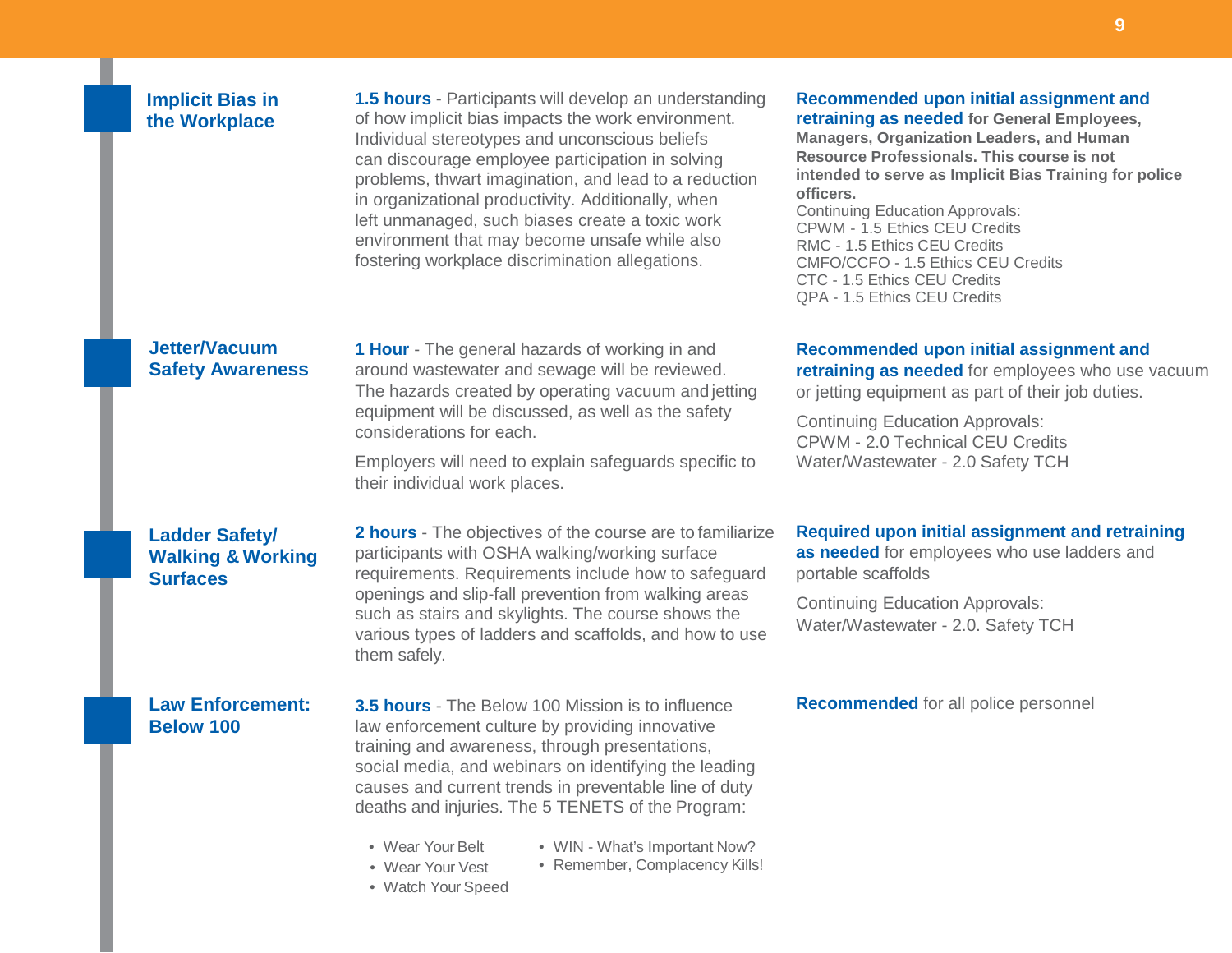# **Law Enforcement: Building Trust and a Constitutionally Sound Police Agency Through Training**

**2 hours** - This training provides an explanation to community leaders of why police training should be just one component of a more comprehensive professional development program rather than a "check the box" approach. Training which is completed to simply "get it done" will not result in a Constitutionally Sound Police Agency that is trusted by the community, which in the long term exposes local government, its leaders, police officers, and community members to many risks.

**Recommended** for Fund Commissioners, Mayors, Business Administrators, Elected Leaders, Chiefs of Police, Police Command Personnel

#### **Recommended** for First Line Supervisors

# **Law Enforcement: Career Survival for First-Line Supervisors**

**3.5 hours** - The "First Line Supervisor" is one of the most important and challenging assignments an employee can be tasked with during their career. They are the first line personnel who turn policy into action. They are required to provide leadership at all times, and their personnel will look for guidance and support from them during critical incidents. Making good decisions is crucial, and the First Line Supervisor needs to understand the importance of following current case law, agency rules, and policies to reduce liability and career failure.

## **Law Enforcement: Career Survival for Police Officers**

**3.5 hours** - A career in law enforcement is a laborintensive profession that requires personnel to understand the risks that are associated with enforcing the law and abiding by the agency's rules and regulations. New Jersey is one of the most plaintifffriendly states, and liability claims can negatively affect the agency's resources and reputation. The "Career Survival for Police Officers" training program was designed to supplement academy and field training programs for operational personnel. The training program identifies and encourages discussion on many of the personal and legal challenges police officers are confronted with on a daily basis.

**Recommended** for First Line Police Personnel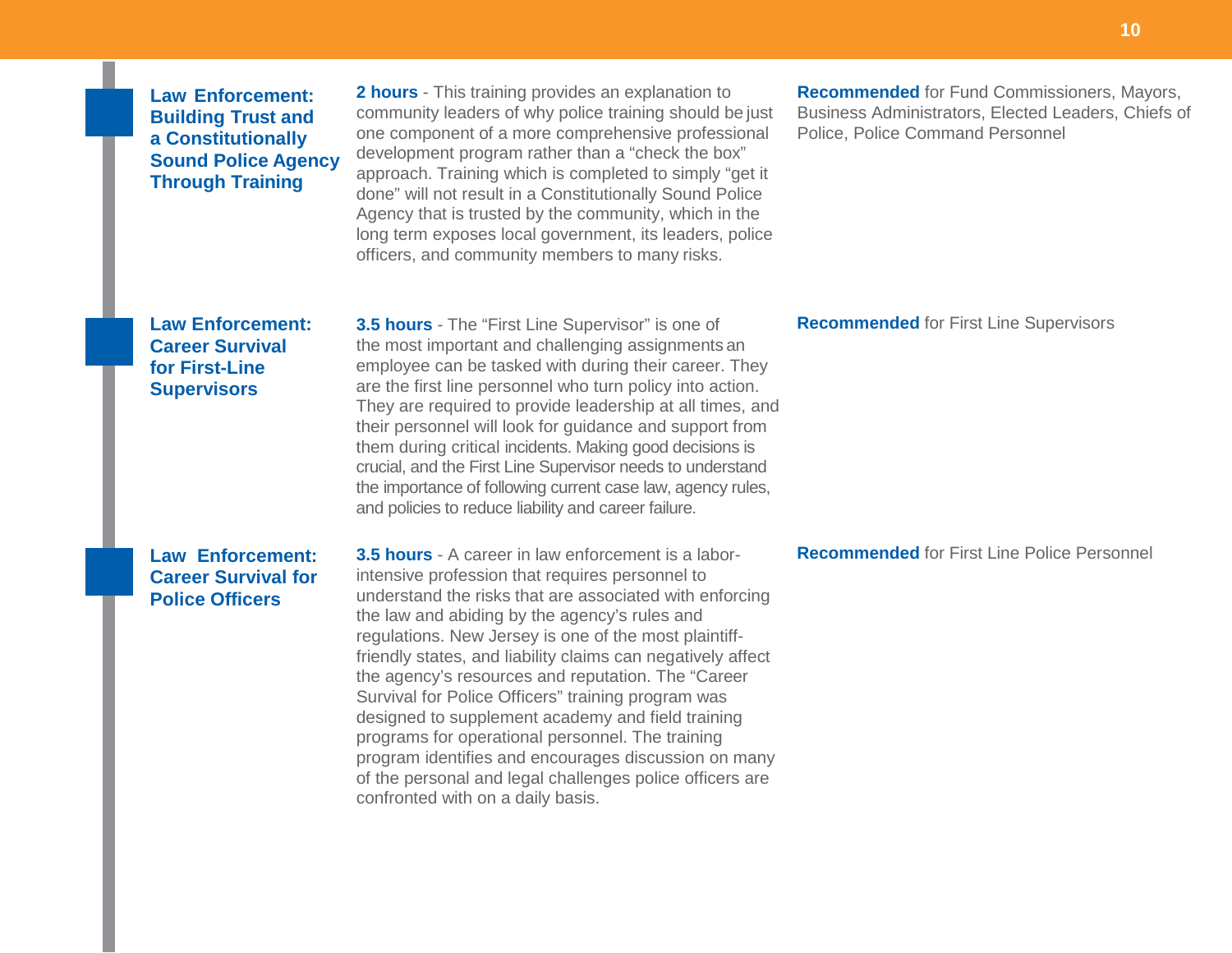# **Leaf Collection Safety Awareness**

**2 hours** - A review of the hazards of collecting leaves, including working on roadways, noise, moving machinery, and muscle strains. The class covers various methods of leaf pick-up, including leaf vacuums, claw attachments, and bagged leaf collections. Students will review safeguards for each method.

#### **Recommended upon initial assignment and retraining as needed** for employees who collect leaves on roadways. This may include employees of

Public Works, and Building & Ground. Continuing Education Approvals: CPWM - 2.0 Technical CEU Credits Wastewater - 2.0 Safety TCH

#### **Required upon initial assignment and retraining as**

**needed** for workers who participate in the employer's Lock Out/Tag Out Program

Continuing Education Approvals: CPWM - 2.0 Technical CEU Credits Water/Wastewater - 2.0 Safety TCH

# **Lock Out/Tag Out (Control of Hazardous Energy)**

**2 hours** - The OSHA standard and the need to identify various types of energy, as well as the need to develop shutdown and lockout procedures for each piece of equipment will be reviewed. Examples of safety measures and the various types of lockout devices will also be discussed. This class will also review thebasics of electrical safety and the hazards associated with electrical and other energy sources.

Employers will need to explain safeguards specific to their individual work places.

## **Mower Safety Webinar**

**1 hour** - The safety considerations for using walkbehind and ride-on mowers and tractors will be discussed.

**Required upon initial assignment and retraining as needed** for workers who use walk-behind and ride-on mowers.

# **Office Safety**

**2**

**2 hours** - This course will review the main hazards that are faced in the office setting such as electrical hazards, workstation ergonomics, slips/trips & falls, emergencies and hazard communication as it pertains to office environments.

**Recommended upon initial assignment and retraining as needed** for employees who work in office settings.

Continuing Education Approvals: Water/Wastewater - 2.0 Safety TCH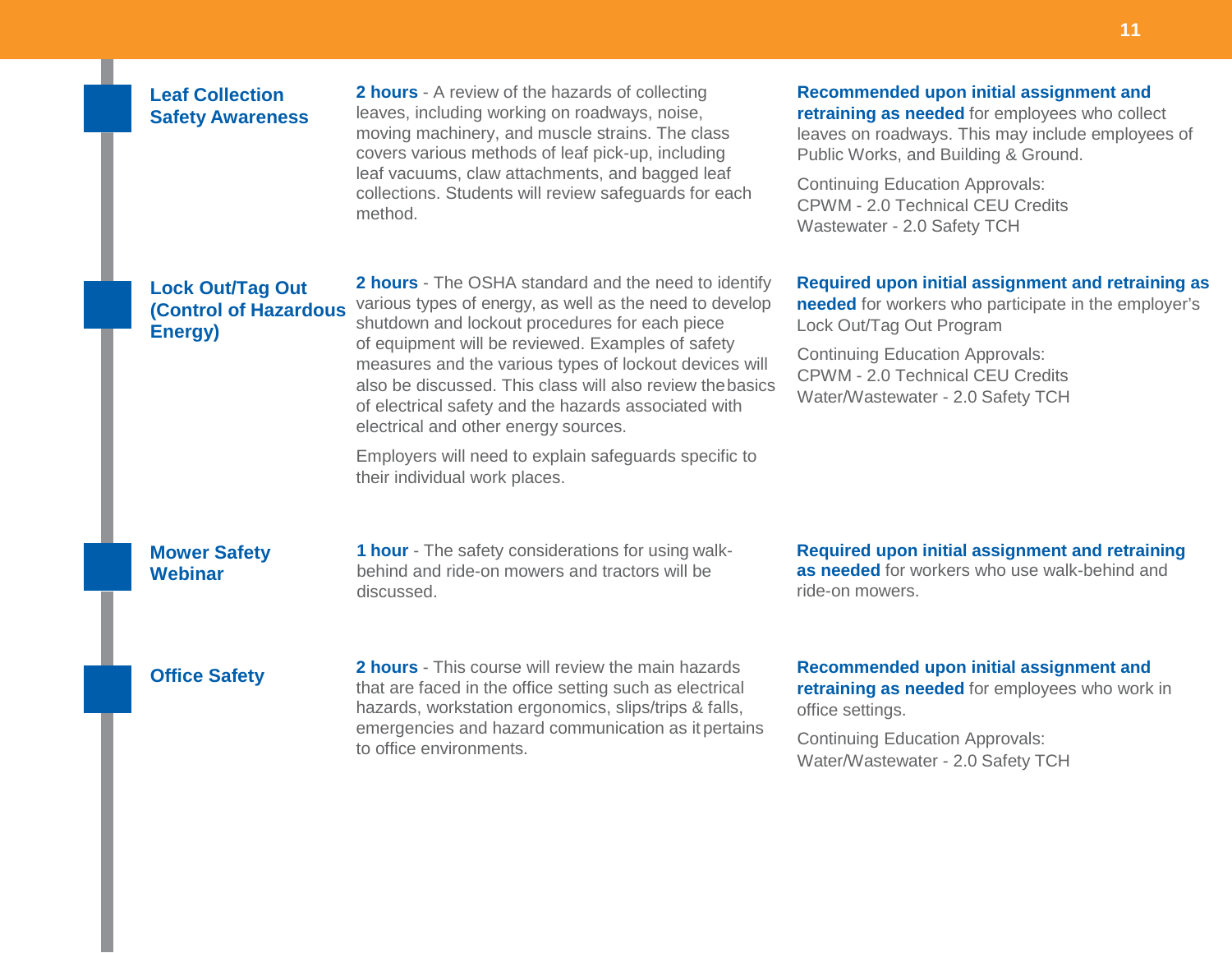# **Personal Protective Equipment**

**2 hours** - The OSHA hazard assessment processto identify the hazards associated with each type job will be reviewed to identify the need for PPE, and determine the type of PPE needed. Various types of PPE will be discussed, and how to choose the most appropriate style for protection.

# **Required upon initial assignment and retraining**

**as needed** for supervisors and employees who use or specify PPE

Continuing Education Approvals: CPWM - 2.0 Technical CEU Credits Water/Wastewater - 2.0 Safety TCH

#### **Playground Safety Inspections**

**2 hours** - This class provides attendees with a survey of the playground environment, types of injuries, the nomenclature of the individual pieces of equipment and the application of the inspection criteria. Photos will illustrate the concerns or provide illustration of the criteria. Includes a brief description of the test kit tools and recommended action plan for compliance with NJ playground regulations.

**Recommended upon initial assignment and retraining as needed** for employees who inspect, maintain or repair public playgrounds.

Continuing Education Approvals: CPWM - 2.0 Technical CEU Credits Park and Rec Professionals - .2 CEU Credits

#### **Preparing for First Amendment Audits**

**1.5 hours** - First Amendment Audit groups claim to be a social movement that takes it upon themselves to conduct audits of government entities to promote transparency and open government. Representatives of the groups will show up at government facilities, video record the parking lot, and the facilities operations. On some occasions, they will question employees, asking for their names and position. They may ask about accessing official government records. When public employees ask questions, the attitude and demeanor of some of these people can be unnerving, annoying, flippant, aggressive, and on occasion, they may use foul and abusive language. Unfortunately, many of the audits may become confrontational in nature. The purpose of this course is to prepare public employees for these types of audits.

**Recommended** for Fund Commissioners, Mayors, Business Administrators, Elected Leaders, Chiefs of Police, Police Command Personnel Police Officers, Clerks, and Administrative Personnel

Continuing Education Approvals: CPWM - 1.0 Government, 1.0 Ethics CEU Credits RMC - 1.0 Professional Development, 1.0 Ethics CEU **Credits** CMFO/CCFO - 1.0 Office Management & Ancillary Subjects, 1.0 Ethics CEU Credits CTC - 1.0 General/ Secondary, 1.0 Ethics CEU Credits QPA - 1.0 Office Admin /General Duties, 1.0 Ethics CEU Credits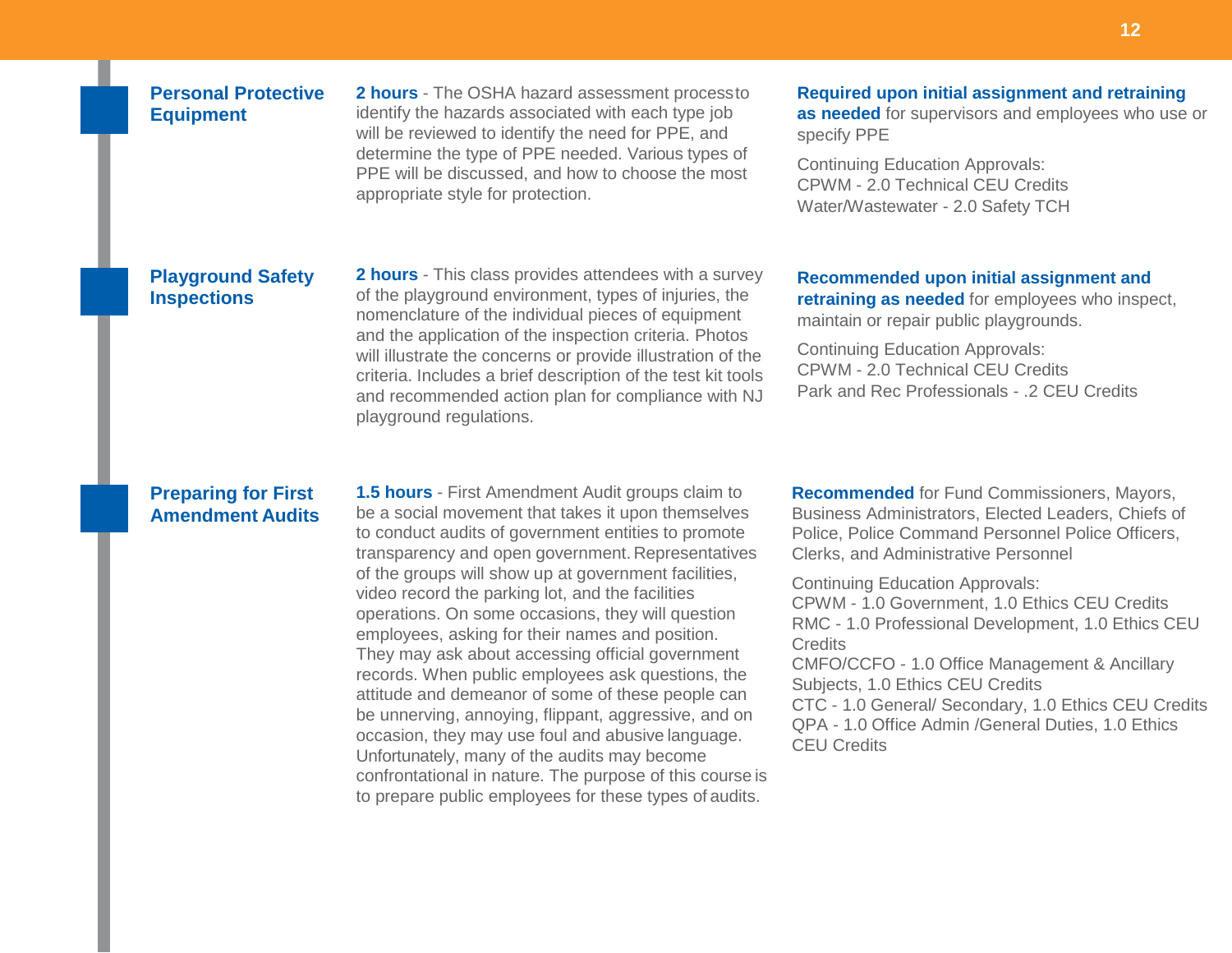# **Safety Committee Best Practices**

**1.5 hours** - The foundation of an effective safety program is involvement of both management and employees in an effective safety committee.

This program will present the steps to develop and run an effective safety committee. Topics will include: designing and planning your committee, choosing members for your committee, the role of the committee members, effective meeting strategies, and establishing goals and objectives for the safety committee.

#### **Recommended upon initial assignment**

Continuing Education Approvals: CPWM - 1.5 Management CEU Credits RMC - 1.5 Professional Development CEU Credits Water/Wastewater - 1.5 Safety TCH

## **Safety Coordinators' Skills Training**

**4 hours** - This is a nuts and bolts primer for newSafety Coordinators, or experienced coordinators who wish to refresh their skills. Topics include: 1) team building and holding effective meetings, 2) conducting Job Site Observations and facility inspections, 3) accessing the MSI and other training resources, and 4) coordinating an accident/injury investigation process. Attendees will leave with a strong understanding of the MEL/JIF system and how each entity's safety program fits into the system.

#### **Recommended upon initial assignment and retraining as needed**

Continuing Education Approvals: CPWM - 2.0 Management CEU CPWM - 2.0 Government CEU Credits RMC - 4.0 Professional Development CEU Credits Water/Wastewater - Pending

# **Sanitation and Recycling Safety**

**2 hours** - This course will discuss various topics relating to Sanitation Safety for solid waste and recyclable collection crews including the review of appropriate personal protective equipment, safe operating procedures, proper lifting techniques, proper driving techniques, rider positions, effective routelayout and relevant provisions of the MUTCD pertaining to traffic safety.

**Recommended upon initial assignment and retraining as needed** for employees who collect solid waste (trash or recycling) on community streets.

Continuing Education Approvals: CPWM - 2.0 Technical CEU Credits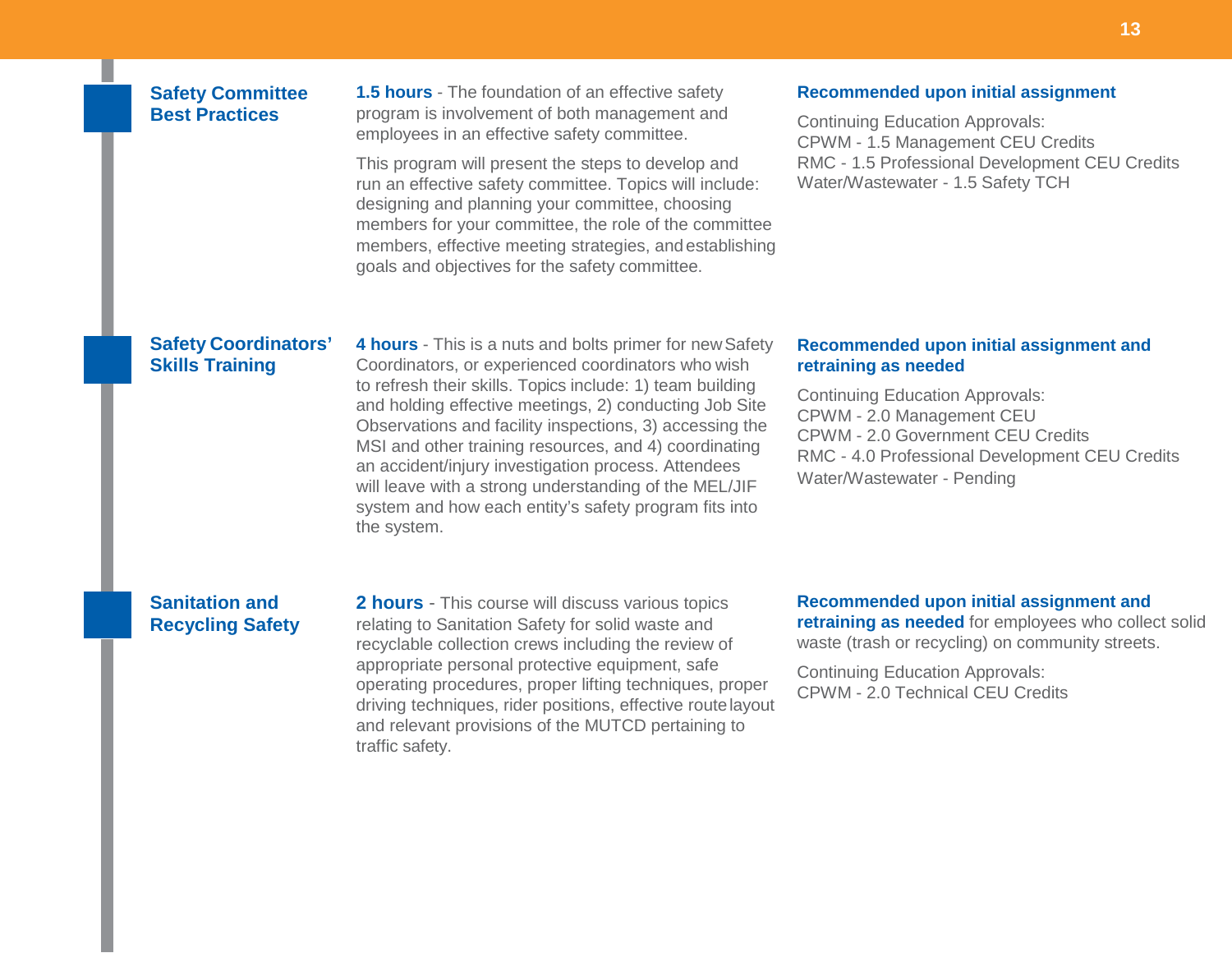## **Schools: Chemical Lab Safety for Science Teachers**

**1 hour** - This program focuses on the exposures to both teachers and students from work in chemistry labs.

Topics include a review of chemical safety, available emergency equipment such as showers, appropriate personal protective equipment, effective experiment planning and the vital importance of prudent chemical storage.

#### **Recommended upon initial assignment and retraining as needed** for employees who are potentially exposed to blood or bodily fluids and hazardous chemicals and who play a role in the employer's fire prevention, LOTO, or confined space programs.

## **Schools: Safety Awareness Training for School Custodians/ Facilities Management**

**3 hours** - This class provides attendees with a discussion of the hazards and hazard control tactics associated with general school maintenance, grounds keeping (from lawn maintenance to snow removal) and custodial tasks. The core class covers the fundamentals of Machinery, Tools and Equipment, Back Care and Safe Lifting, Slips and Falls, HazCom, Fire Safety and Blood Borne Pathogens. Additional classes may be needed for those whose work involves potential asbestos contact, electrical safety, Lock Out/Tag Out and Confined Space Entry.

#### **Required upon initial assignment and annual**

**retraining** for employees who are potentially exposed to blood or bodily fluids and hazardous chemicals and who play a role in the employer's fire prevention, LOTO, or confined space programs.

Continuing Education Approvals: CPWM - 3.0 Technical CEU Credits Water/Wastewater - 3.0 Safety TCH

## **Seasonal (Summer) Employee Orientation**

**4 hours** - This class is for seasonal/part-time workers employed by municipalities. Also good forsupervisors responsible for training seasonal/part time workers.

Class will cover the exposures that employees may encounter, including an overview of outdoor safety, youth employment rules, heat stress, PPE, HazCom, bloodborne pathogens and employment practices.The presentation will also include videos on the various topics.

**Required upon initial assignment** for new or returning seasonal employees.

**Shop and Tool Safety** 1 hour - The OSHA standard relating to machine guarding will be reviewed. The emphasis of the class is on the safe use of common hand and power tools, ranging from chisels to circular saws to jack hammers.

#### **Recommended upon initial assignment and**

**retraining as needed** for employees who use hand & power tools.

Continuing Education Approvals: CPWM - 1.0 Technical CEU Credit Water/Wastewater - 1.0 Safety TCH